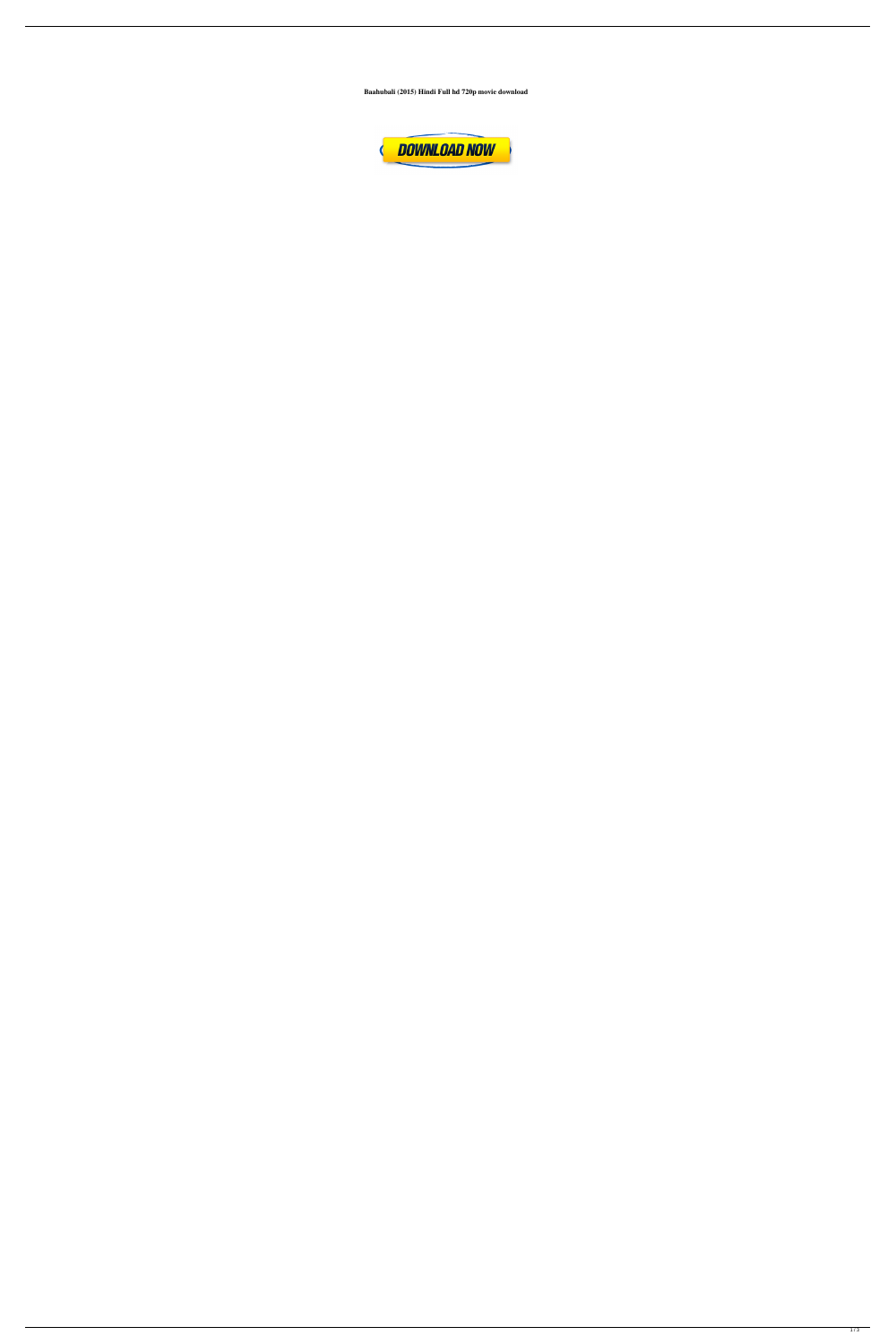The Mahabharat [Quotes from the Mahabharat] Quote: 3.Salya, the younger daughter of King Drupada of Panchavati, who is the queen of the kingdom of Drona, speaks: "O king, I regard myself as a princess. Hence, I would like Pandu, may be captured by Drona. That will prove to be the end of the Panchalas. It will also lead to the destruction of the Pandavas. If the two armies fight and the Pandavas are defeated, the Pandavas will exile themselv except the king, who considers himself to be beyond any law, weep over the loss of their chief. Bhishma addresses Yudhishthira: "Friend, compassion for Draupadi is the order of the day. You should not allow the Panchalas t brother, fight with the Yavanas. 12.Kripa, Kritavarma and Kritavarman are Kauravas, the commander and warriors of the Kaurava army. They fight the Pandavas from the rear. Kripa, Kritavarman are Kauravas, the commander and Kritavarman fall by the side of the Pandavas and it is left for Arjuna to destroy the Kauravas. 14. Kripa, Kritavarma and Kritavarman rise from the ground where they have fallen and fight with the Pandavas. 15. In the time